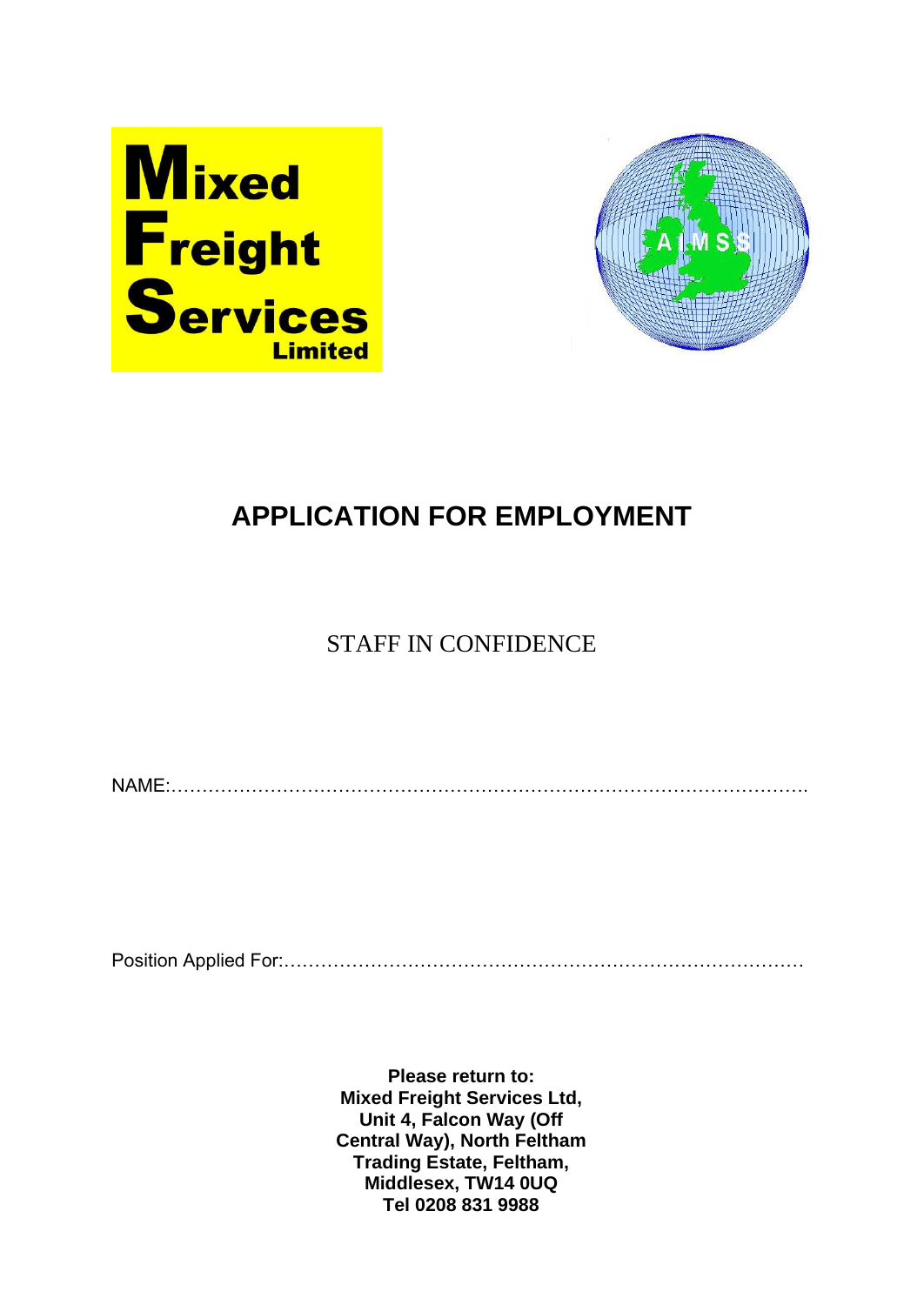### **Notes for Guidance**

Thank you for considering employment with our organisation. You will appreciate that we take every care when employing new staff. This form will assist us to progress your application as quickly as possible. All potential employees must complete the form and, where appropriate, CV's should accompany a completed application form.

It is important that you read these notes before completing the application form.

**If you are successful, the information that you provide in the application form will be a component of your conditions of service. Any changes to the information provided on the application form must be notified to the company immediately. If you answer any questions untruthfully or omit any relevant information, your application may be dismissed and where necessary criminal proceedings may be sought.**

Please answer all questions clearly and ensure that your writing is legible.

Where there is insufficient space on the application form please continue on a separate piece of paper.

This form comprises of a number of sections requesting information which may include personal, security and health-related subjects. Some of the information on this form will be used for security clearance where appropriate and may be shared with other security agencies for the purposes of crime reduction measures and counter-terrorism matters.

#### **Agreement**

- **I declare that the information given is complete and accurate.**
- **I declare that that I have no criminal convictions other than any treated as spent under the provisions of the Rehabilitation of Offenders Act 1974 and those disclosed on the form.**
- **I will obtain and produce an original criminal record certificate / certificates in confirmation that I have no criminal convictions that are not treated as spent.**
- **I declare that I accept that any misrepresentation of the facts is a ground for refusal of employment or disciplinary proceedings (and, in appropriate cases, criminal charges).**
- **I authorise approaches to be made to former employers, educational establishments, government agencies and personal referees for verification of the information I have supplied within this form.**
- **I accept that if the activities for which I am to be deployed require a CTC the CAA or its agents will carry out a CTC and that deployment on any such activities is conditional on the satisfactory result of such a check.**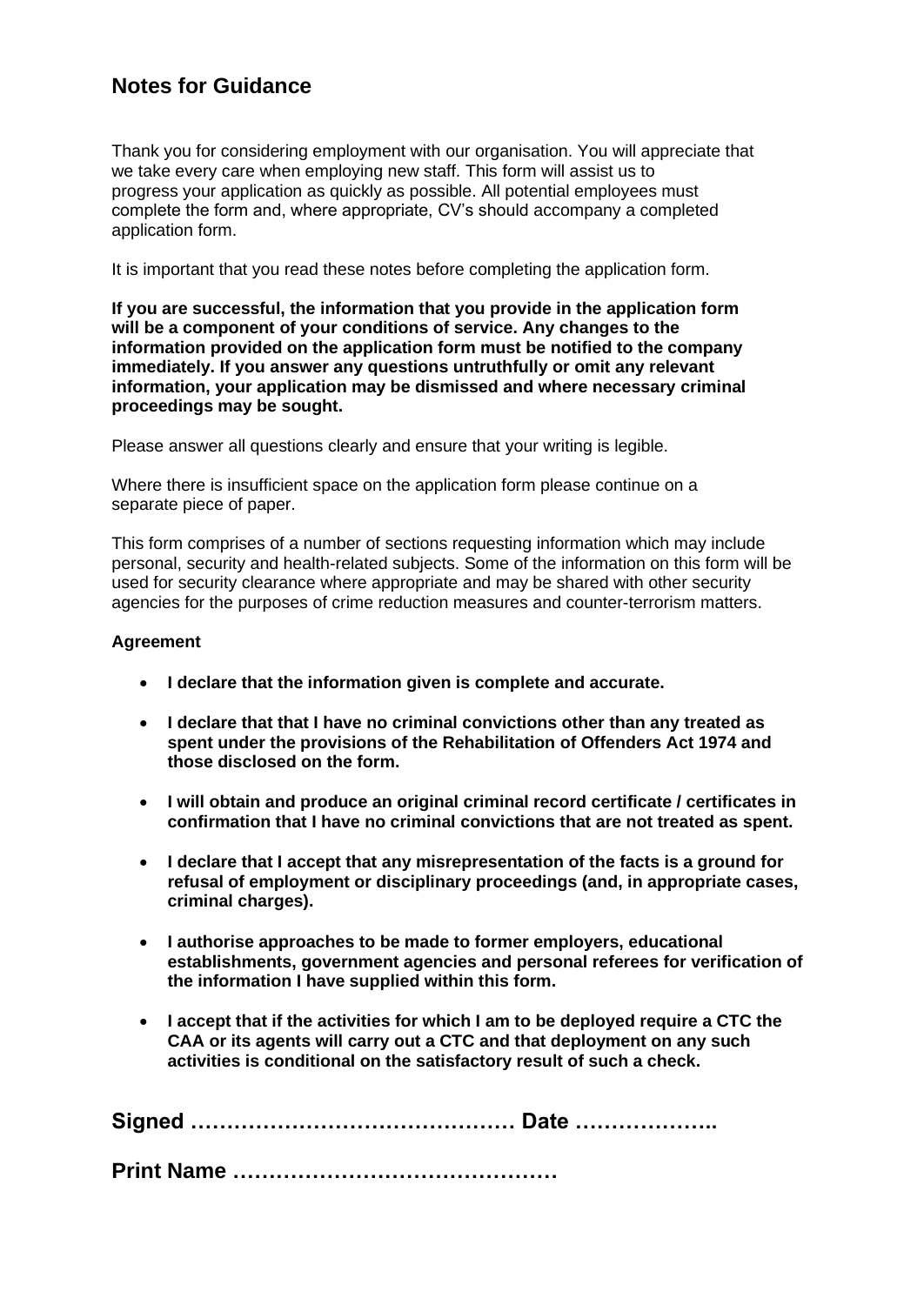## **Personal Details**

| <b>Title</b>                                                         | Mr. / Mrs. / Miss. / Ms<br>delete where applicable                                        |
|----------------------------------------------------------------------|-------------------------------------------------------------------------------------------|
| Surname                                                              | the control of the control of the control of the control of the control of the control of |
|                                                                      | Maiden Name                                                                               |
| Forenames                                                            |                                                                                           |
| Other names used                                                     |                                                                                           |
| Have you used another name                                           | Yes  <br>$\overline{N_0}$                                                                 |
|                                                                      |                                                                                           |
| Date of Birth                                                        |                                                                                           |
| <b>Present Address</b>                                               |                                                                                           |
|                                                                      |                                                                                           |
|                                                                      |                                                                                           |
|                                                                      |                                                                                           |
| If less than five years at<br>Give details of all your<br>Five years | 3                                                                                         |
| Home Tele, Number                                                    |                                                                                           |
| Mobile Number                                                        |                                                                                           |
| <b>Email Address</b>                                                 |                                                                                           |
| Nationality                                                          |                                                                                           |
| <b>National Insurance Number</b>                                     |                                                                                           |
| <b>Passport Number</b>                                               |                                                                                           |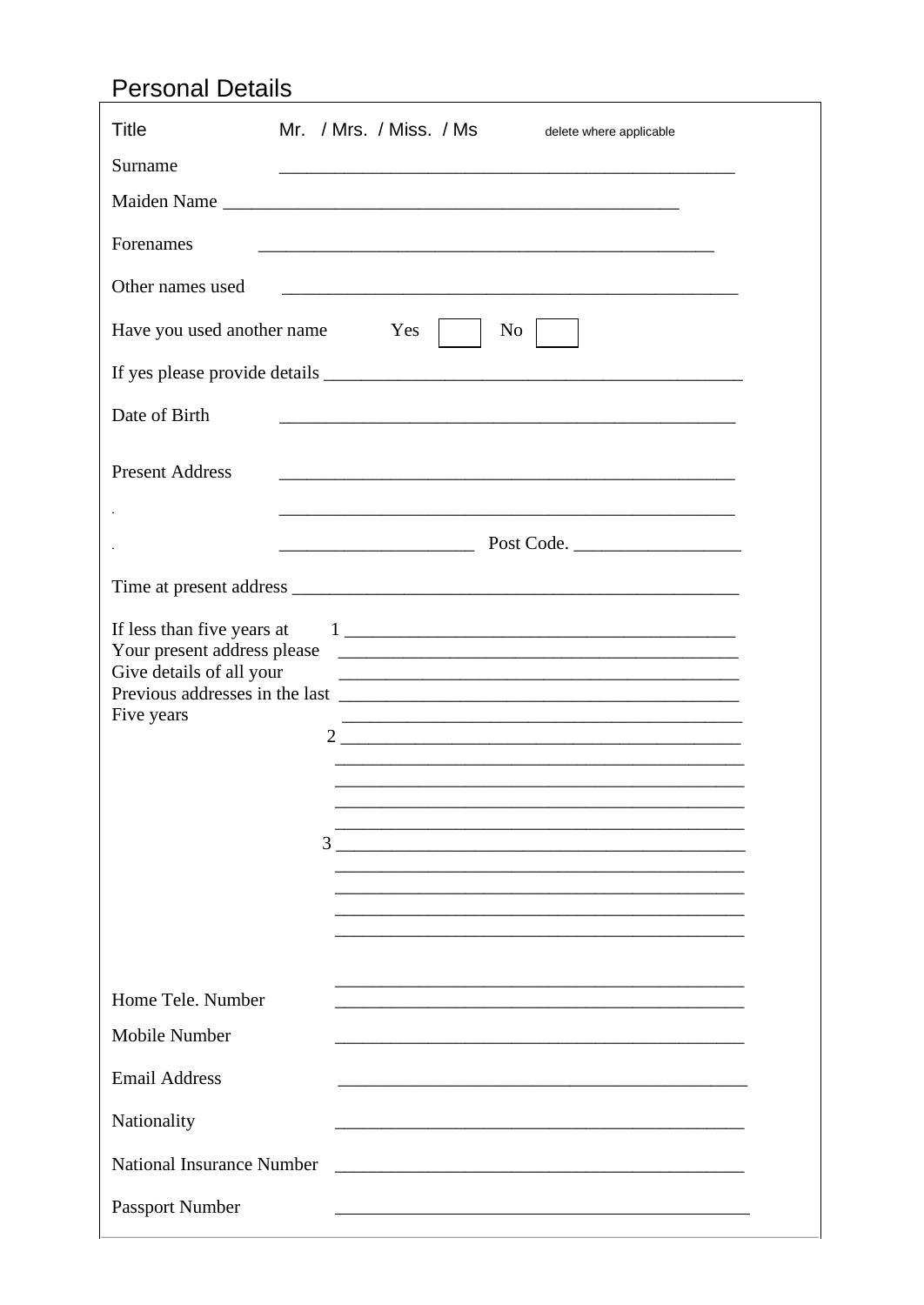Marital Status Married / Single / Divorced Delete where applicable

No. of Children

#### **Emergency Contact Details**

Full Name: Relation to applicant: Mobile Number: Home/Work number:

Please list all relevant qualifications, skills and further training you have received in the transport Airfreight industry:

As we work within a secure and regulated aviation environment, please advise of any health conditions which may affect your ability to fulfil your job role function. Please note, this includes any major or reoccurring injuries you may experience. (NB This information is used to determine whether you can undertake a function that is intrinsic to the job role  $\&$  to assess whether any reasonable adjustments need to be made during your assessment period and potential employment.)

\_\_\_\_\_\_\_\_\_\_\_\_\_\_\_\_\_\_\_\_\_\_\_\_\_\_\_\_\_\_\_\_\_\_\_\_\_\_\_\_\_\_\_\_\_\_\_\_\_\_\_\_\_\_\_\_\_\_\_\_\_\_\_\_\_\_\_\_\_\_\_\_\_\_\_

\_\_\_\_\_\_\_\_\_\_\_\_\_\_\_\_\_\_\_\_\_\_\_\_\_\_\_\_\_\_\_\_\_\_\_\_\_\_\_\_\_\_\_\_\_\_\_\_\_\_\_\_\_\_\_\_\_\_\_\_\_\_\_\_\_\_\_\_\_\_\_\_\_\_\_

When was your last Eye/Vision Test?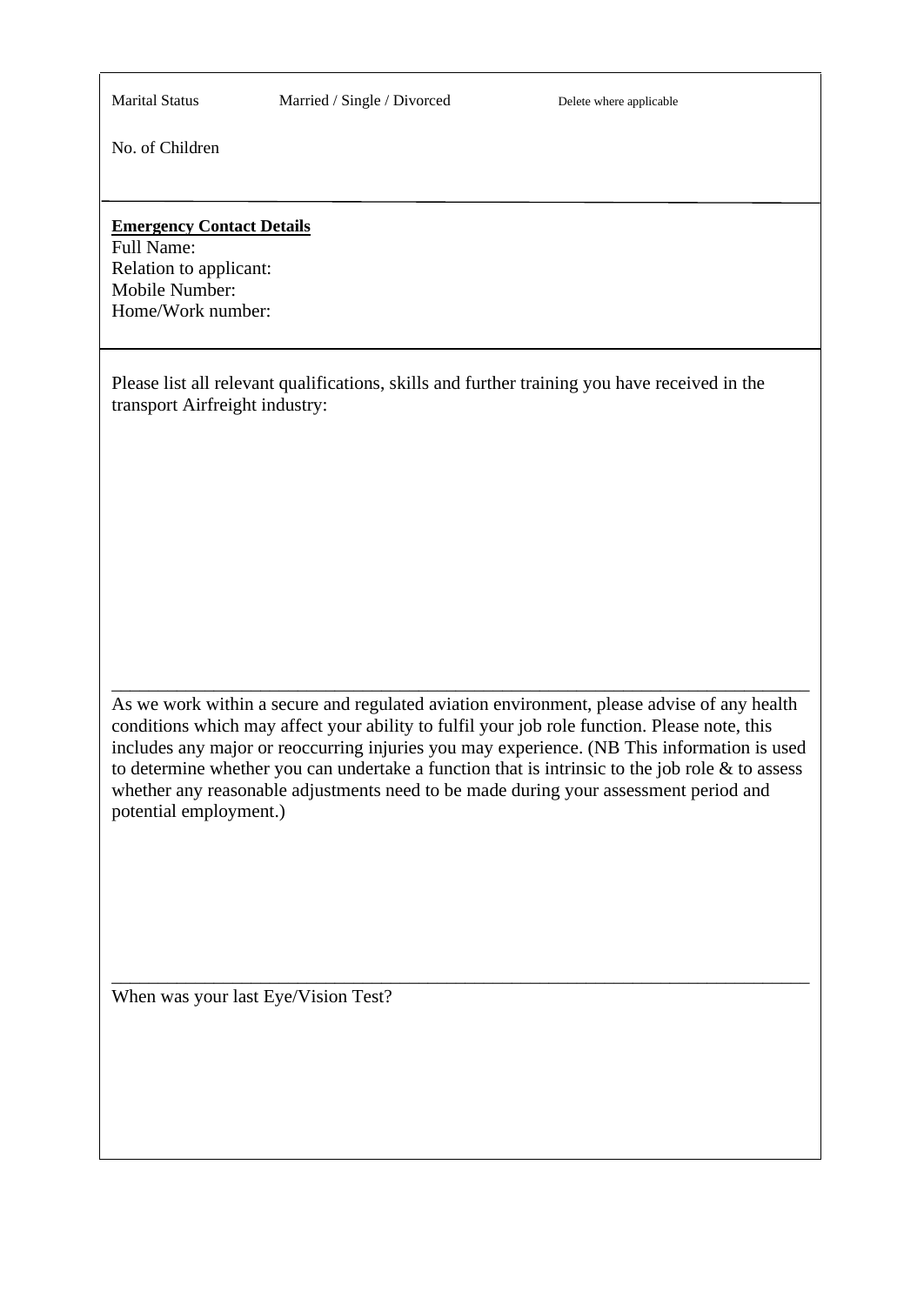# **Employment History**

| Name of present / last employer<br>Address of present / last employer                                                                                                                                       |  |                      |                                                                                                                                                                                                                                                                                                                                                                                                                                      |                                                                                                 |
|-------------------------------------------------------------------------------------------------------------------------------------------------------------------------------------------------------------|--|----------------------|--------------------------------------------------------------------------------------------------------------------------------------------------------------------------------------------------------------------------------------------------------------------------------------------------------------------------------------------------------------------------------------------------------------------------------------|-------------------------------------------------------------------------------------------------|
| Start date                                                                                                                                                                                                  |  | Finish date          |                                                                                                                                                                                                                                                                                                                                                                                                                                      |                                                                                                 |
| Position held within organisation:                                                                                                                                                                          |  |                      | <u> 1989 - Johann Stein, marwolaethau a bhann an t-Amhair ann an t-Amhair an t-Amhair an t-Amhair an t-Amhair an</u>                                                                                                                                                                                                                                                                                                                 |                                                                                                 |
| Job Description:                                                                                                                                                                                            |  |                      |                                                                                                                                                                                                                                                                                                                                                                                                                                      |                                                                                                 |
| Reason for leaving:                                                                                                                                                                                         |  |                      | <u> 1989 - Johann John Stone, mars et al. (</u>                                                                                                                                                                                                                                                                                                                                                                                      |                                                                                                 |
| Telephone:                                                                                                                                                                                                  |  |                      |                                                                                                                                                                                                                                                                                                                                                                                                                                      |                                                                                                 |
| <b>Email Address:</b>                                                                                                                                                                                       |  |                      |                                                                                                                                                                                                                                                                                                                                                                                                                                      |                                                                                                 |
| Please name all other past employers/educational bodies which you have<br>worked for/been in service to who we will write to for a reference, dating back<br>to a period of 5 years.<br>Company/educational |  | Address, Email & Tel | Date of Employment/studies                                                                                                                                                                                                                                                                                                                                                                                                           |                                                                                                 |
| establishment.                                                                                                                                                                                              |  |                      | <b>From</b><br>$\frac{1}{\sqrt{1-\frac{1}{2-\frac{1}{2-\frac{1}{2-\frac{1}{2-\frac{1}{2-\frac{1}{2-\frac{1}{2-\frac{1}{2-\frac{1}{2-\frac{1}{2-\frac{1}{2-\frac{1}{2-\frac{1}{2-\frac{1}{2-\frac{1}{2-\frac{1}{2-\frac{1}{2-\frac{1}{2-\frac{1}{2-\frac{1}{2-\frac{1}{2-\frac{1}{2-\frac{1}{2-\frac{1}{2-\frac{1}{2-\frac{1}{2-\frac{1}{2-\frac{1}{2-\frac{1}{2-\frac{1}{2-\frac{1}{2-\frac{1}{2-\frac{1}{2-\frac{1}{2-\frac{1}{2-\$ | To                                                                                              |
| Email:<br>Tel:                                                                                                                                                                                              |  |                      |                                                                                                                                                                                                                                                                                                                                                                                                                                      | $\begin{array}{ccc} \cdot & \cdot & \cdot & \cdot \\ \cdot & \cdot & \cdot & \cdot \end{array}$ |
|                                                                                                                                                                                                             |  |                      |                                                                                                                                                                                                                                                                                                                                                                                                                                      |                                                                                                 |
| Email:<br>Tel:                                                                                                                                                                                              |  |                      | $\left  \begin{array}{cc} \end{array} \right $                                                                                                                                                                                                                                                                                                                                                                                       |                                                                                                 |
|                                                                                                                                                                                                             |  |                      |                                                                                                                                                                                                                                                                                                                                                                                                                                      |                                                                                                 |
| Email:<br>Tel:                                                                                                                                                                                              |  |                      |                                                                                                                                                                                                                                                                                                                                                                                                                                      | $\begin{array}{ccc} \end{array}$ $\begin{array}{ccc} \end{array}$                               |
|                                                                                                                                                                                                             |  |                      |                                                                                                                                                                                                                                                                                                                                                                                                                                      |                                                                                                 |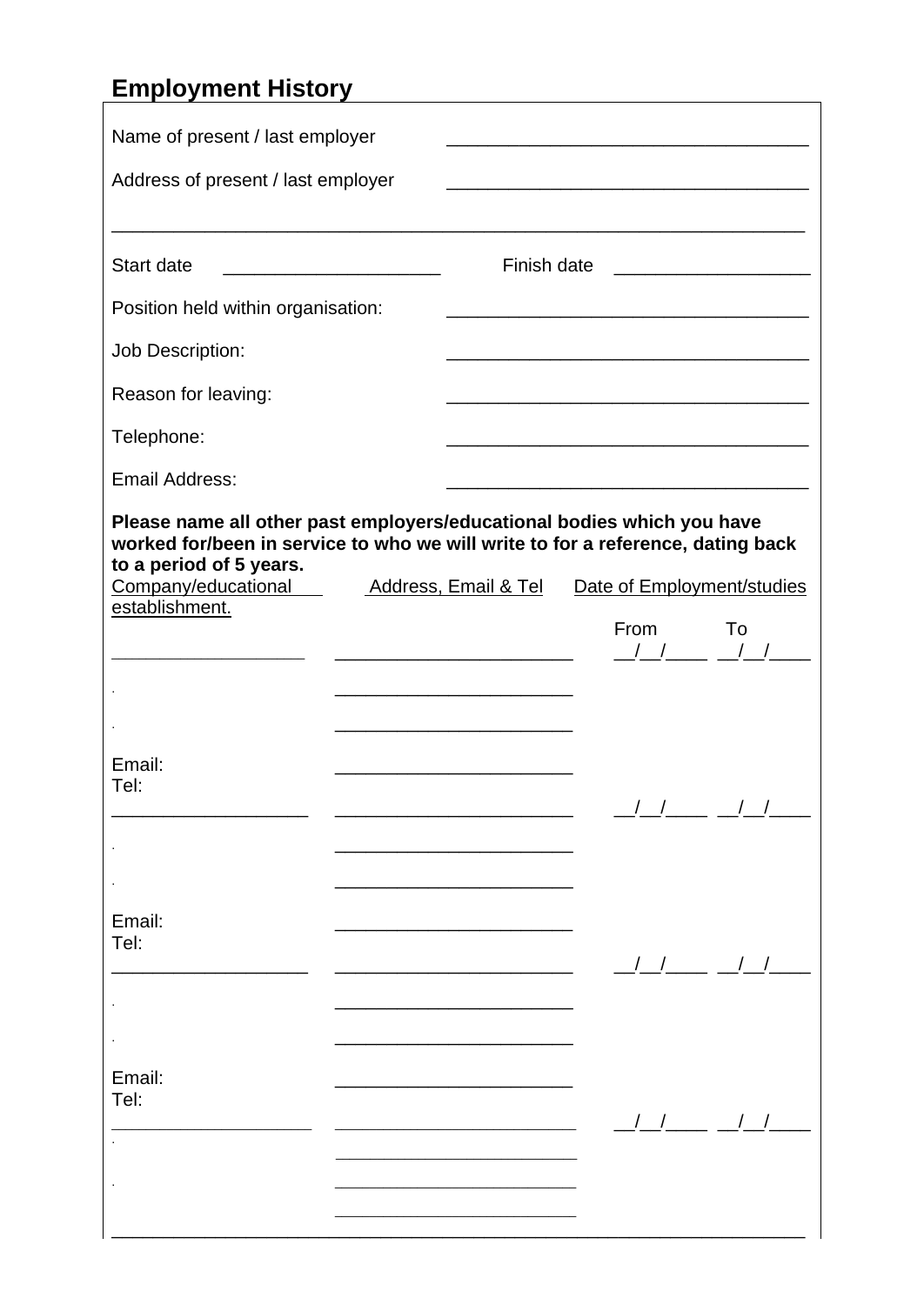Previous Experience please state type & size of commercial vehicle / machinery driven.

|                                                                                                                                              | Delete where applicable |
|----------------------------------------------------------------------------------------------------------------------------------------------|-------------------------|
| Knowledge of Aviation?                                                                                                                       | Good / Fair / Poor      |
| Do you hold an aviation security certificate or<br>have previously received aviation training?                                               | Yes / No                |
| Are you available for nights out as necessary<br>(Only applicable to drivers)                                                                | Yes / No                |
| Do you consent to Mixed Freight Services using<br>and publishing content of yourself obtained for our<br>social media platforms/initiatives? | Yes / No                |

### **Driving License Details**

| Driving License number in full                                                                                                                |                |  |         |             |
|-----------------------------------------------------------------------------------------------------------------------------------------------|----------------|--|---------|-------------|
| <b>Date of passing</b> up to 3.5t (B) up to 7.5t (C1)                                                                                         | Date: ________ |  | HGV2(C) | $HGV1(C+E)$ |
| Do you have any motoring convictions?                                                                                                         |                |  |         |             |
| Have you ever been refused motor insurance, if so by whom and why?                                                                            |                |  |         |             |
| Please state any accident(s) which you have been involved in within the last ten<br>years.                                                    |                |  |         |             |
| Please state the date you will be available to commence employment, taking into<br>account any notice period you may be required to complete. |                |  |         |             |

- I declare that the information given above is complete and accurate.
- I authorise Mixed Freight Services Ltd to conduct an online Driver Licence check via the GOV UK website portal. The information gathered will relate to my personal details for driver record, driving entitlement, endorsement details, disqualification and convictions. This authority will expire when I leave my current employment with Mixed Freight Services Ltd or subsidiary company.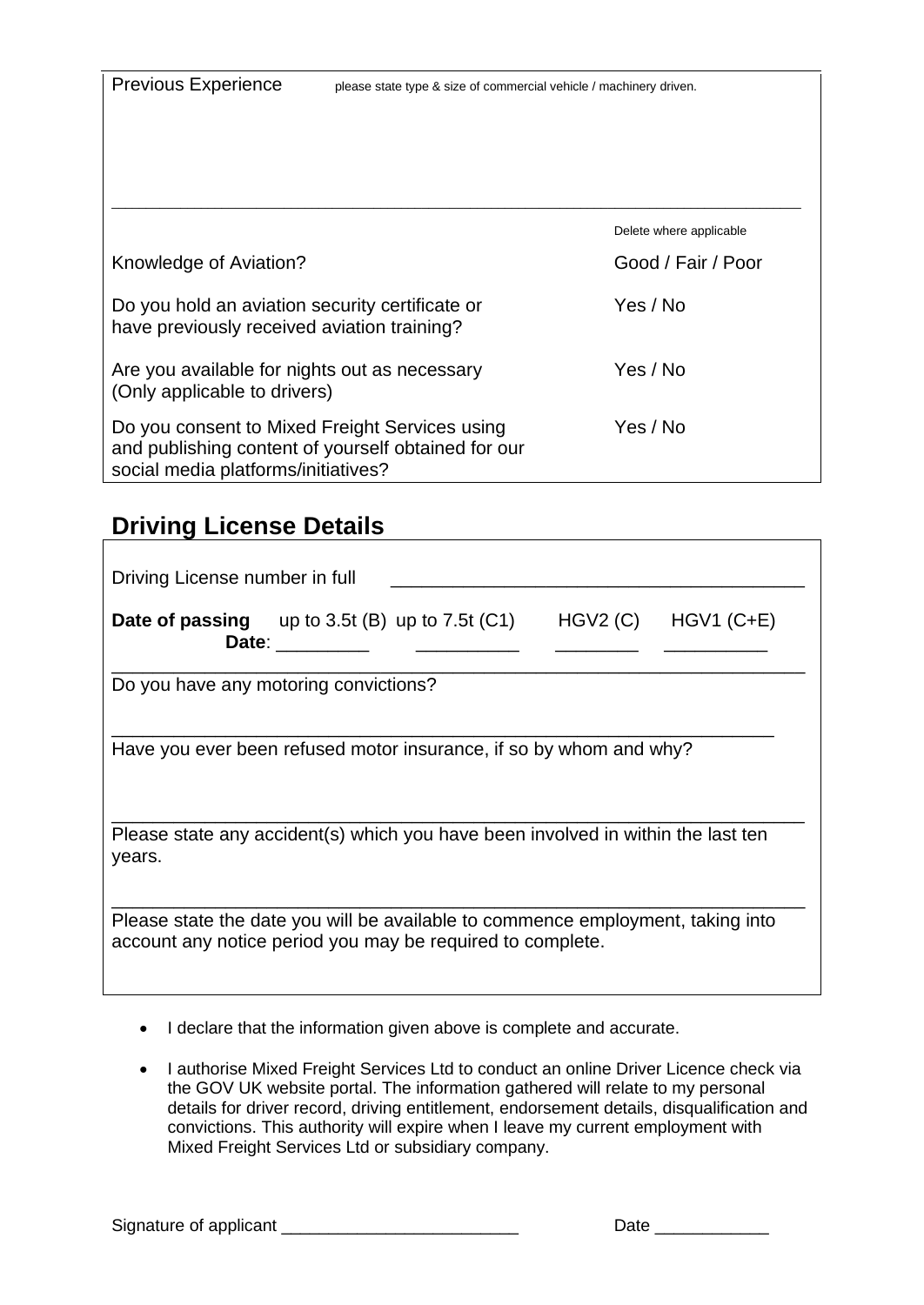## **Referees / References**

**Please provide the followings details of two independent referees who fulfil the following criteria:**

- **These referees must be in a recognised profession.**
- **These referees must NOT be of your family.**
- **The referees must have known you for a minimum of five years.**
- **The referees provided must be able to successfully vouch for your whereabouts.**

| Referee 1                    |  |
|------------------------------|--|
| <b>Title</b>                 |  |
| Name                         |  |
| Address (including postcode) |  |
|                              |  |
| E-Mail                       |  |
| Daytime Telephone            |  |
|                              |  |
| Relationship                 |  |
| Length of time known         |  |
|                              |  |
| Referee 2                    |  |
| <b>Title</b>                 |  |
| Name                         |  |
| Address (including postcode) |  |
|                              |  |
| E-Mail                       |  |
|                              |  |
| Daytime Telephone            |  |
| Relationship                 |  |
| Length of time known         |  |